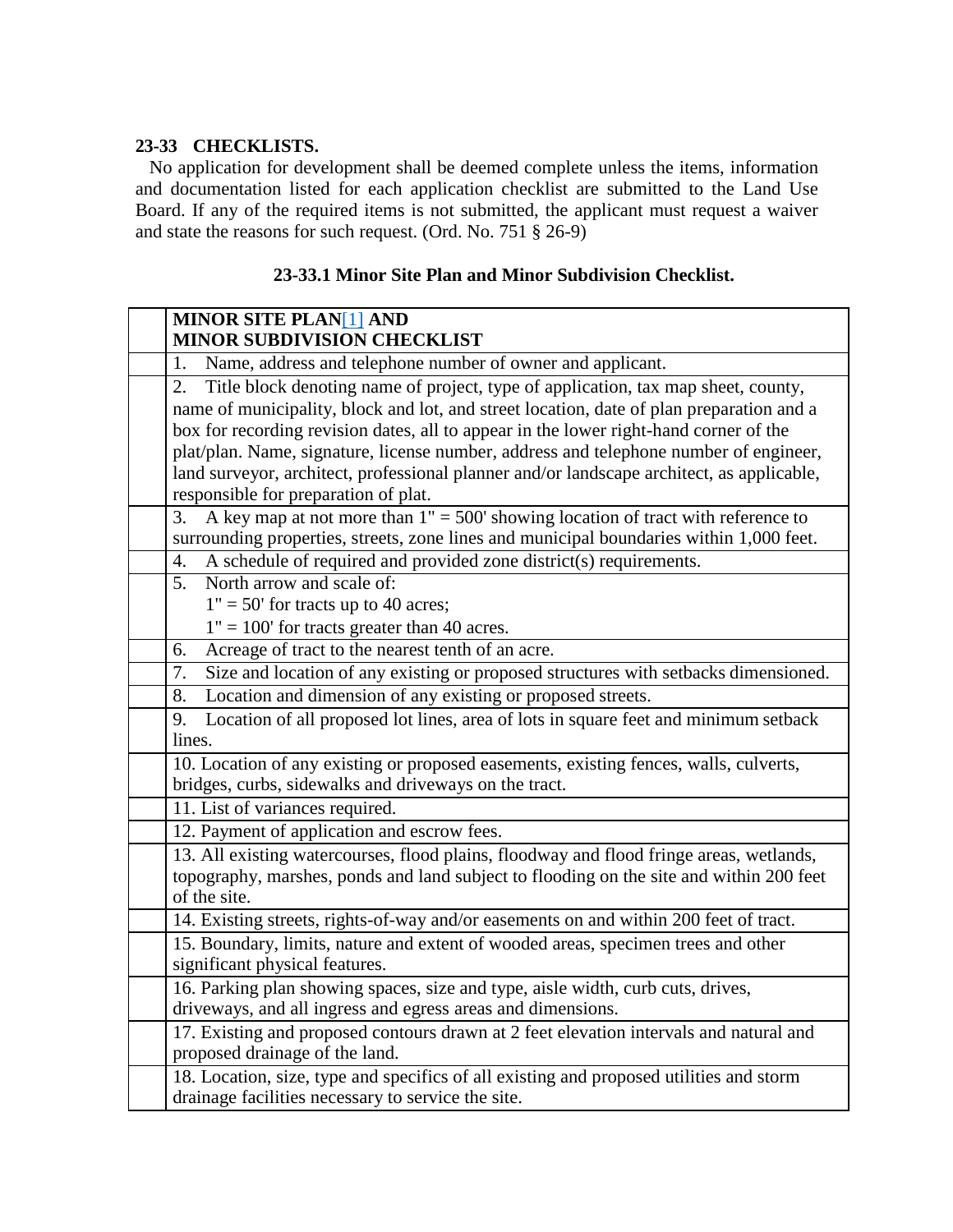### **Minor Site Plan and Minor Subdivision Checklist Cont.**

| Minor Site Plan and Minor Subdivision Checklist Cont.                                       |  |  |  |  |  |
|---------------------------------------------------------------------------------------------|--|--|--|--|--|
| 19. A copy of any deed restrictions, covenants or exceptions that are intended to cover     |  |  |  |  |  |
| all or any part of the tract. Certification that the applicant is the agent or owner of the |  |  |  |  |  |
| land or that the owner has given consent under an option agreement, or that the applicant   |  |  |  |  |  |
| is a contract purchaser.                                                                    |  |  |  |  |  |
| 20. Signature block - signatures of Chairman, Administrative Secretary and Borough          |  |  |  |  |  |
| Engineer.                                                                                   |  |  |  |  |  |
| 21. All improvements proposed including pavement parking and driveways, signs,              |  |  |  |  |  |
| lighting and existing and proposed landscaping, including details thereof.                  |  |  |  |  |  |
| 22. A percolation test for each proposed lot and soil boring of sufficient detail to        |  |  |  |  |  |
| ascertain permeability characteristics of the site.                                         |  |  |  |  |  |
| 23. Source and date of current property survey.                                             |  |  |  |  |  |
| 24. A recycling plan, if required pursuant to subsection 23-46.13.                          |  |  |  |  |  |
| (0.1 N. 751 8 26 0 1.0.1 N. 0.2)                                                            |  |  |  |  |  |

(Ord. No. 751 § 26-9.1; Ord. No. 923)

## **23-33.2 Preliminary Major Subdivision Checklist.**

| PRELIMINARY MAJOR SUBDIVISION CHECKLIST                                                   |  |  |  |  |  |
|-------------------------------------------------------------------------------------------|--|--|--|--|--|
| Name, address and telephone number of owner and applicant.<br>1.                          |  |  |  |  |  |
| Name, signature, license number, seal, address and telephone number of engineer,<br>2.    |  |  |  |  |  |
| land surveyor, architect, professional planner and/or landscape architect, as applicable, |  |  |  |  |  |
| responsible for preparation of plat.                                                      |  |  |  |  |  |
| 3. Title block denoting name of project, type of application, tax map sheet, county,      |  |  |  |  |  |
| name of municipality, block and lot, street location, date, graphic scale, reference      |  |  |  |  |  |
| meridian.                                                                                 |  |  |  |  |  |
| A key map at not more than $1" = 500'$ showing location of tract with reference to<br>4.  |  |  |  |  |  |
| surrounding properties, streets, zone lines and municipal boundaries within 1,000 feet.   |  |  |  |  |  |
| A schedule of required and provided zone district(s) requirements.<br>5.                  |  |  |  |  |  |
| North arrow and scale of:<br>რ. -                                                         |  |  |  |  |  |
| $1" = 50'$ for tracts up to 40 acres;                                                     |  |  |  |  |  |
| $1" = 100'$ for tracts greater than 40 acres.                                             |  |  |  |  |  |
| Signature blocks for Chairman, Administrative Secretary and Borough Engineer.<br>7.       |  |  |  |  |  |
| Appropriate certification blocks as required by the Map Filing Law.<br>8.                 |  |  |  |  |  |
| Source and date of current property survey.<br>9.                                         |  |  |  |  |  |
| 10. Plan scale:                                                                           |  |  |  |  |  |
| Not less than one inch equals 50 ( $1" = 50'$ ) feet and not greater than one inch equals |  |  |  |  |  |
| twenty                                                                                    |  |  |  |  |  |
| $(1" = 20')$ feet. A graphic scale shall be included.                                     |  |  |  |  |  |
| 11. Authorized affidavit of ownership.                                                    |  |  |  |  |  |
| 12. Acreage of tract to the nearest tenth of an acre.                                     |  |  |  |  |  |
| 13. Revision box showing date of original and all revisions.                              |  |  |  |  |  |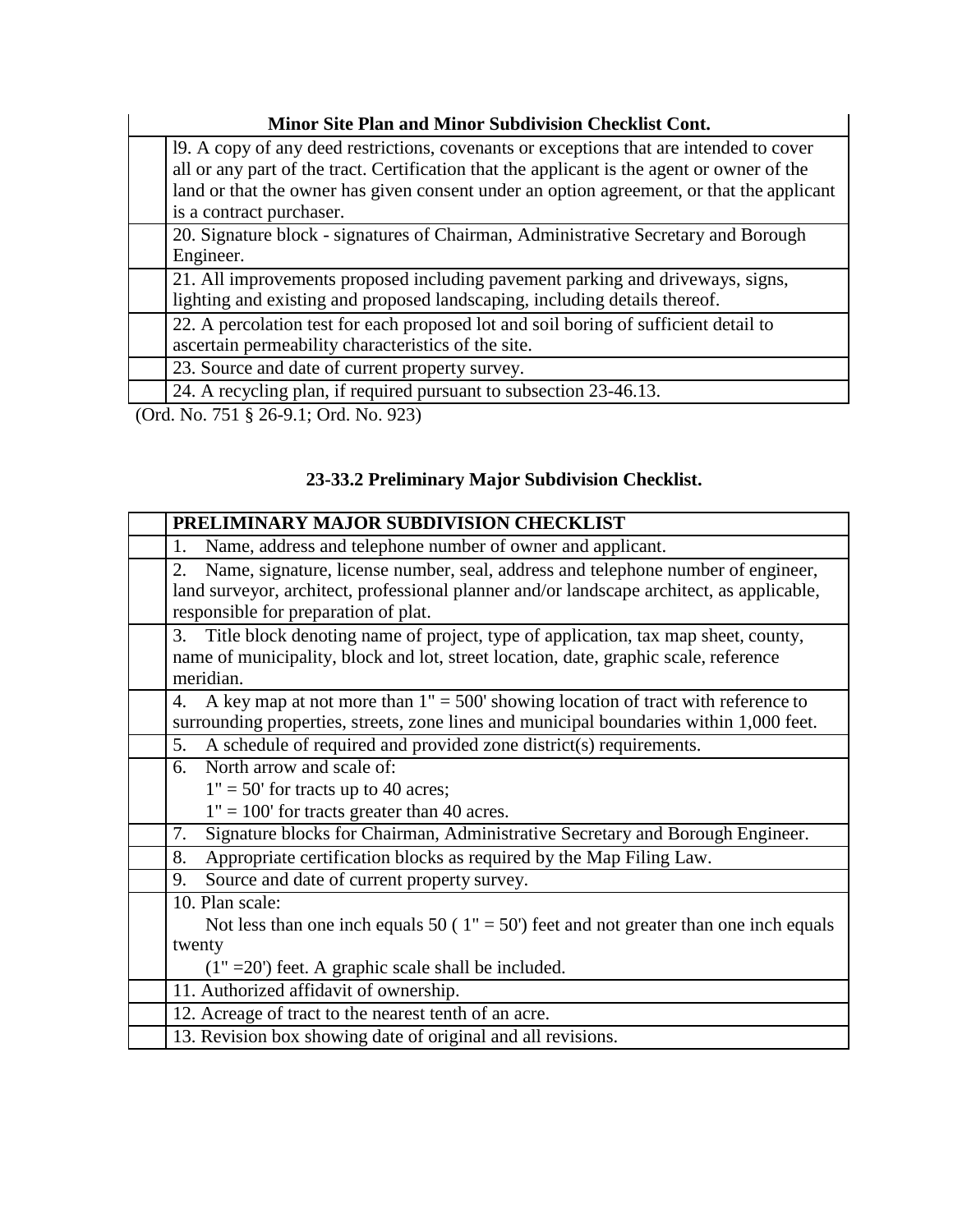| 14. Size and location of any existing or proposed structures with all setbacks<br>dimensioned.                                                                                                                                                                                                                                                   |
|--------------------------------------------------------------------------------------------------------------------------------------------------------------------------------------------------------------------------------------------------------------------------------------------------------------------------------------------------|
| 15. Location and dimension of any existing or proposed streets.                                                                                                                                                                                                                                                                                  |
| 16. All proposed lot lines and area of lots in square feet.                                                                                                                                                                                                                                                                                      |
| 17. Building envelopes with front/rear, side yard setback lines dimensioned for newly<br>proposed and existing lots.                                                                                                                                                                                                                             |
| 18. Copy and/or delineation of any existing or proposed deed restrictions or covenants.                                                                                                                                                                                                                                                          |
| 19. Location and acreage of any existing or proposed easements.                                                                                                                                                                                                                                                                                  |
| 20. Development phases or phasing plans, as applicable.                                                                                                                                                                                                                                                                                          |
| 21. List of variances required or requested.                                                                                                                                                                                                                                                                                                     |
| 22. Payment of application and escrow fees.                                                                                                                                                                                                                                                                                                      |
| 23. Names, block and lot numbers and addresses of property owners and lot lines of all<br>parcels within 200 feet identified on most recent tax map sheet.                                                                                                                                                                                       |
| 24. The existing and proposed contours at 2 feet elevation intervals and the natural and<br>proposed drainage of the land. Topographic information for a distance of 200 feet in all<br>directions for the tract. The topographic information shall be referenced to two<br>benchmark elevations certified by New Jersey licensed land surveyor. |
| 25. All existing watercourses, flood plains, floodway and flood fringe areas, wetlands,<br>topography, marshes, ponds and land subject to flooding on the site and within 200 feet<br>of the site.                                                                                                                                               |
| 26. Existing streets, railroads, bridges, culverts, drain pipes, rights-of-way on and within<br>200 feet of tract.                                                                                                                                                                                                                               |
| 27. Additional road right-of-way as specified in Borough Master Plan.                                                                                                                                                                                                                                                                            |
| 28. Boundary, limits, nature and extent of wooded areas, specimen trees and other<br>significant physical features.                                                                                                                                                                                                                              |
| 29. Surface water management plan.                                                                                                                                                                                                                                                                                                               |
| 30. Percolation tests and soil log results on each lot in compliance with Individual<br>Sewage Disposal Code of New Jersey.                                                                                                                                                                                                                      |
| 31. Proposed utility infrastructure plans, including disposal of sanitary sewerage, water<br>and storm water management, telephone, electric and cable TV.                                                                                                                                                                                       |
| 32. Road and underground utility cross-sections and profiles.                                                                                                                                                                                                                                                                                    |
| 33. Environmental Impact Assessment in accordance with Borough standards.                                                                                                                                                                                                                                                                        |
| 34. A recycling plan, if required pursuant to subsection 23-46.13.                                                                                                                                                                                                                                                                               |

### **Preliminary Major Subdivision Checklist—Cont.**

(Ord. No. 751 § 26-9.2; Ord. No. 923)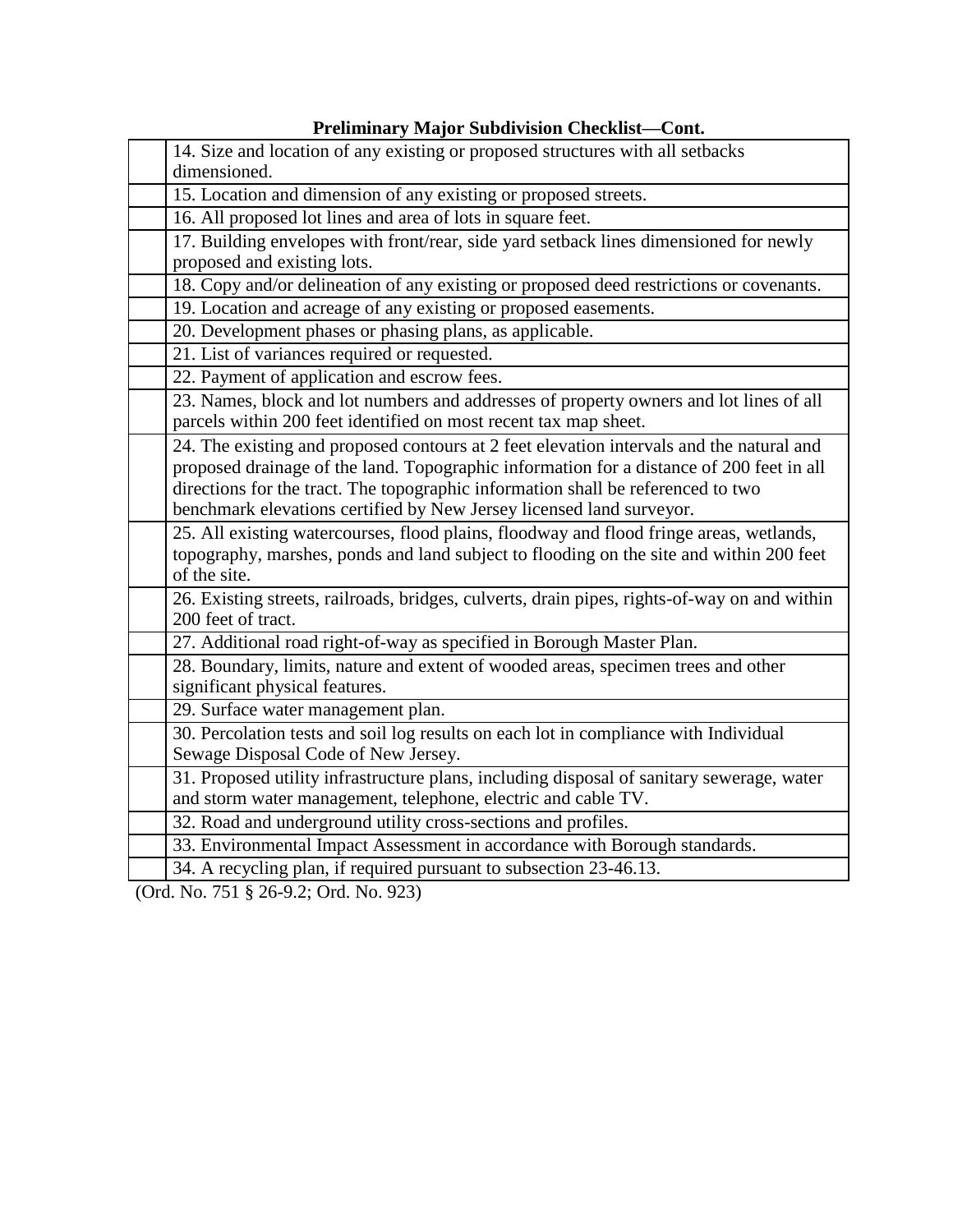### **23-33.3 Final Major Subdivision Plat Checklist.**

| <b>FINAL MAJOR SUBDIVISION PLAT CHECKLIST</b>                                                                                                                                                                                                                                                                                                                                                     |
|---------------------------------------------------------------------------------------------------------------------------------------------------------------------------------------------------------------------------------------------------------------------------------------------------------------------------------------------------------------------------------------------------|
| Date, name and location of the subdivision, name of owner, graphic scale and<br>reference meridian.                                                                                                                                                                                                                                                                                               |
| Tract boundary lines, right-of-way lines of streets, street names, easements and other<br>2.<br>rights-of-way, land to be reserved or dedicated to public use, all lot lines and other site<br>lines; with accurate dimensions, bearings or deflection angles, and radii, areas in acres,<br>lengths of curves in feet and central angles of all curves in accordance with the Map<br>Filing Law. |
| The purpose of any easement or land reserved or dedicated to public use shall be<br>3.<br>designated, and the proposed use of sites other than residential shall be noted.                                                                                                                                                                                                                        |
| Lot and block numbers as assigned by the Tax Assessor.<br>4.                                                                                                                                                                                                                                                                                                                                      |
| Minimum building setback line on all lots and other sites.<br>5.                                                                                                                                                                                                                                                                                                                                  |
| Location and description of all monuments.<br>6.                                                                                                                                                                                                                                                                                                                                                  |
| Certification by engineer or surveyor as to accuracy of details of plat.<br>7.                                                                                                                                                                                                                                                                                                                    |
| Certifications that the applicant is an agent or owner of the land, or that the owner<br>8.<br>has given consent under an option agreement.                                                                                                                                                                                                                                                       |
| When approval of a plat is required by an officer or body of such municipality,<br>9.<br>County or State, approval shall be certified on the plat.                                                                                                                                                                                                                                                |
| 10. Certificate from tax collector that all taxes are paid to date.                                                                                                                                                                                                                                                                                                                               |
| 11. A recycling plan, if required pursuant to subsection 23-46.13.                                                                                                                                                                                                                                                                                                                                |
| $(Ord$ No 751 8 26-9 3: Ord No 923)                                                                                                                                                                                                                                                                                                                                                               |

(Ord. No. 751 § 26-9.3; Ord. No. 923)

### **23-33.4 Preliminary and Final Major Site Plan Checklist.**

| PRELIMINARY AND FINAL MAJOR<br><b>SITE PLAN CHECKLIST</b>                                                                                                                                                                                                               |
|-------------------------------------------------------------------------------------------------------------------------------------------------------------------------------------------------------------------------------------------------------------------------|
| 1. The sizes of all maps and plans of any proposed land development shall be consistent<br>with the sizes permitted under the New Jersey Map Filing Act as follows:<br>$24 \times 36$ inches<br>$30 \times 42$ inches                                                   |
| Plan scale: Not less than one inch equals fifty $(1'' = 50'')$ feet and not greater than one<br>2.<br>inch equals twenty $(1" = 20')$ feet. A graphic scale shall be included.                                                                                          |
| 3. The name and address of the applicant and the owner and the name, address and title<br>of the person who prepared the site plan application and the site plan. Appropriate map<br>titles shall be shown on the site plan and on such other maps as may be submitted. |
| Signature blocks for Chairman, Administrative Secretary and Borough Engineer, and<br>4.<br>the date of signature, and, when required, for County site plan review, a signature block<br>for County Planning Board Secretary and the Planning Director.                  |
| 5. The municipal tax map, lot and block numbers of the lot or lots and the tax map<br>sheet number.                                                                                                                                                                     |
| 6. A key map showing the site and its relationship to surrounding areas within a<br>minimum of one-quarter $(1/4)$ mile.                                                                                                                                                |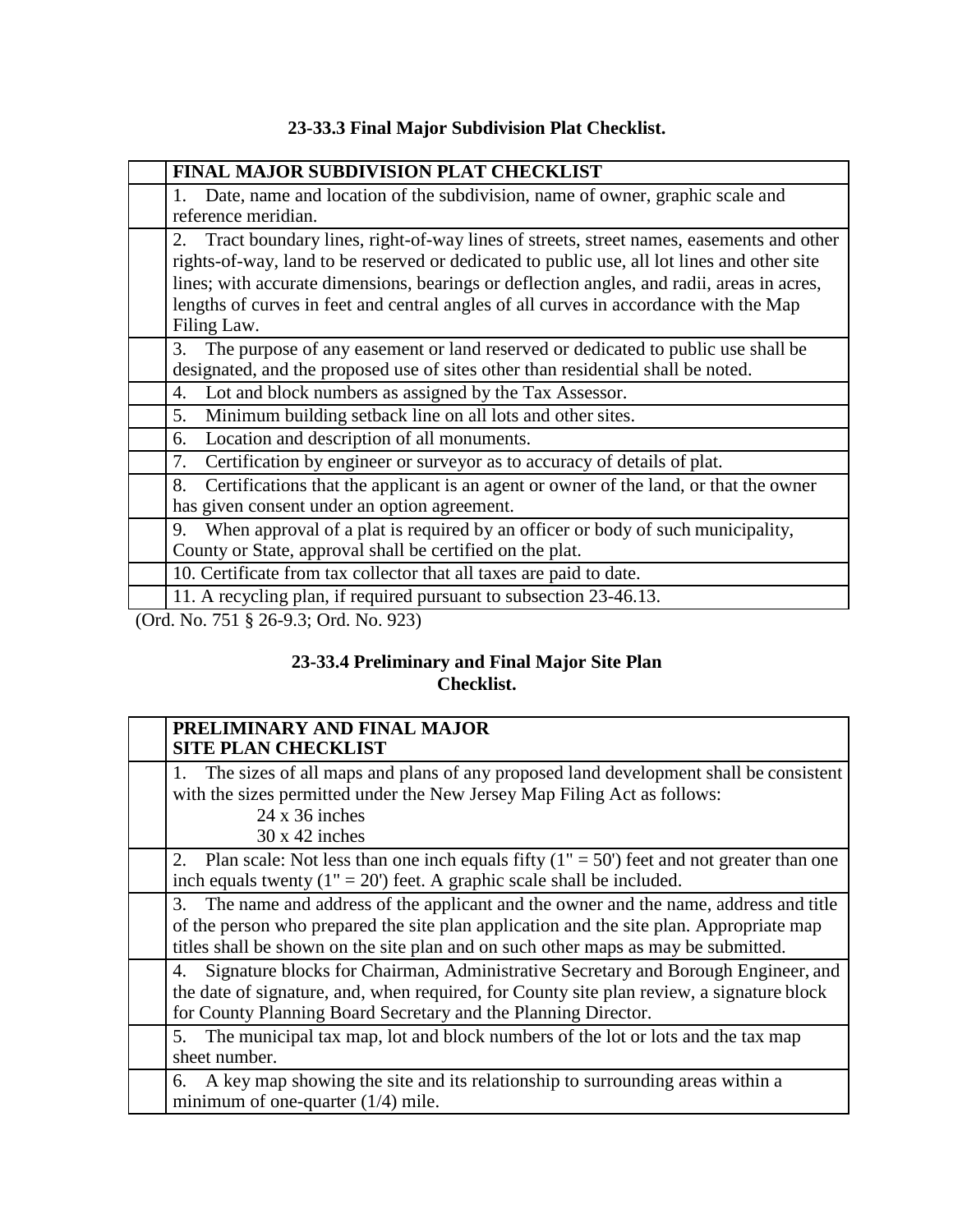| Preliminary and Final Major Site Plan Checklist Cont.                                                                                                                                                                                                                                                                                                                                                                                                                                                                                                                                                                                   |
|-----------------------------------------------------------------------------------------------------------------------------------------------------------------------------------------------------------------------------------------------------------------------------------------------------------------------------------------------------------------------------------------------------------------------------------------------------------------------------------------------------------------------------------------------------------------------------------------------------------------------------------------|
| 7.<br>A date, scale and north arrow on any map.                                                                                                                                                                                                                                                                                                                                                                                                                                                                                                                                                                                         |
| The zone district in which the lot or lots are located, together with a delineation of all<br>8.<br>setback lines required in the zone district.                                                                                                                                                                                                                                                                                                                                                                                                                                                                                        |
| All existing and proposed setback dimensions, landscaped areas, streams,<br>9.<br>watercourses, trees over six $(6)$ inches in diameter, and fencing within one hundred<br>(100') feet of any right-of-way line, and/or property line.                                                                                                                                                                                                                                                                                                                                                                                                  |
| 10. All existing and proposed signs and light standards, utility poles, sanitary waste<br>disposal systems, water mains and appurtenances, overhead wires, type of construction<br>and location within twenty-five (25') feet of any road right-of-way line, or where<br>appropriate, proposed right-of-way line shall be shown on plan. Details shall include<br>fixture details, sign details, light coverage chart of foot candles, size and construction of<br>existing and proposed utilities.                                                                                                                                     |
| 11. The existing and proposed building or structures and all accessory buildings or<br>structures, if any, including outside dimensions and finished grade elevations at all<br>corners of the buildings, building elevations (architectural drawings of the outside walls<br>of the proposed building(s)) and floor plans.                                                                                                                                                                                                                                                                                                             |
| 12. Existing topography based upon New Jersey Geodetic Control Survey datum;<br>existing and proposed grading with two (2') foot contour intervals.                                                                                                                                                                                                                                                                                                                                                                                                                                                                                     |
| 13. The location, invert and grate elevations, type and size of all existing and proposed<br>catch basins, storm drainage facilities, exposed and underground utilities, plus all<br>required design data supporting the adequacy of the existing or proposed facilities to<br>accommodate a minimum of fifteen (15) years storm frequency for future storm flows<br>before and after completion of the proposed statements. The location of flood hazard<br>boundaries when applicable.                                                                                                                                                |
| 14. The location, type and size of all existing and proposed curbs, sidewalks, driveways,<br>fences, retaining walls, refuse disposal and storage facilities, parking space areas and the<br>layouts thereof and all off-street loading areas, together with the dimensions of all the<br>foregoing on the site in question and within one hundred (100') feet for the site. The<br>parking space areas and layouts shall be prepared in the Peapack and Gladstone Zoning<br>Regulations relating to off-street parking. The design details for all improvements such as<br>road, curbs, bumpers and sidewalks, shall be shown on plan. |
| 15. An estimate of the average number of the following vehicles which will enter the<br>site each day:<br>Passenger vehicles.<br>I.<br>Semi-trailer trucks with a wheel base of approximately thirty (30') feet to fifty<br>$(50)$ feet; and<br>Single unit trucks or buses with a wheel base of approximately twenty (20') feet.<br>3.                                                                                                                                                                                                                                                                                                 |
| 16. The location, size and nature of all existing and proposed rights-of-way, easements<br>and other encumbrances which may affect the lot or lots in question, and the location,<br>size and description of any lands to be dedicated to the Borough or to the County.                                                                                                                                                                                                                                                                                                                                                                 |
| Continued                                                                                                                                                                                                                                                                                                                                                                                                                                                                                                                                                                                                                               |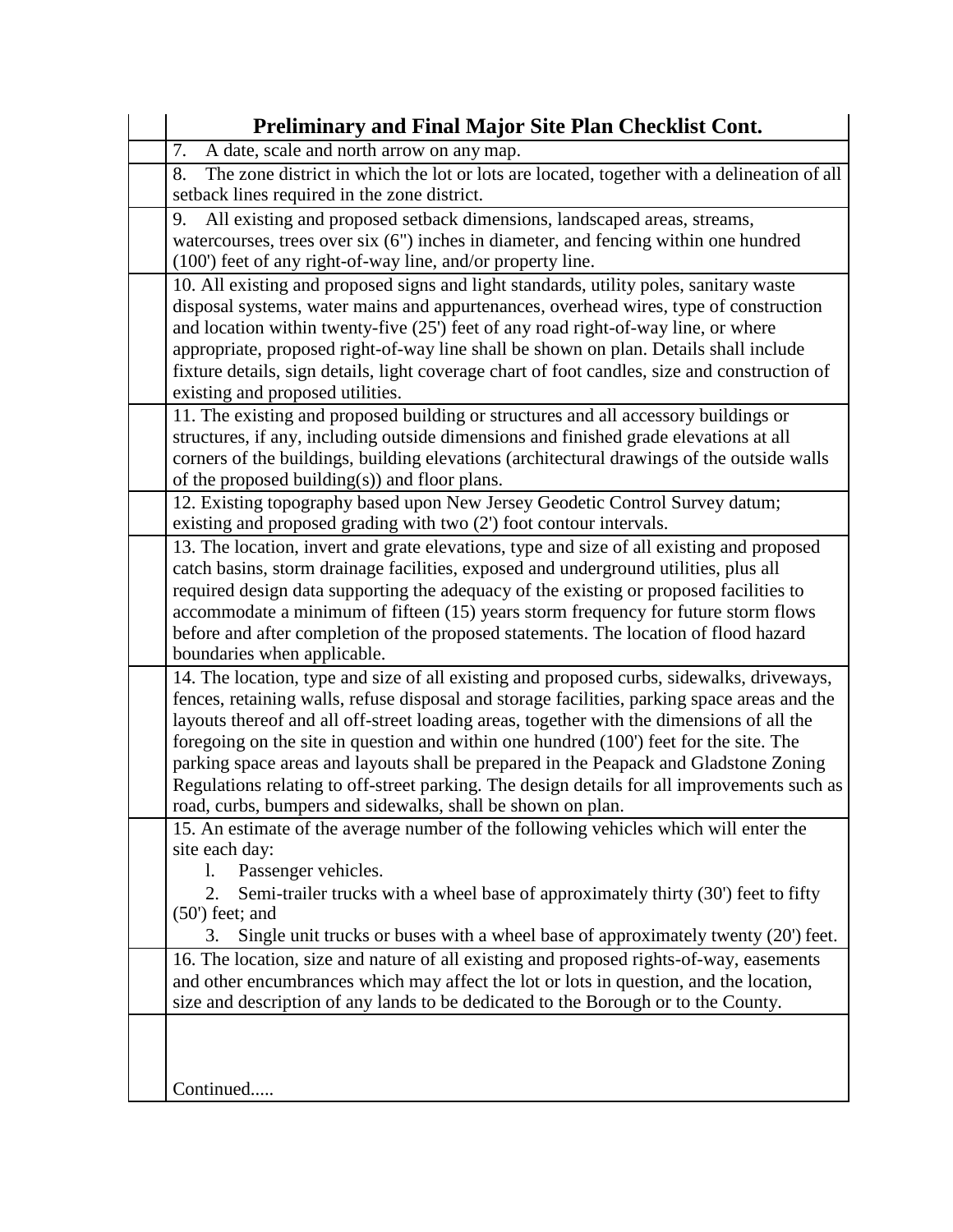| Preliminary and Final Major Site Plan Checklist Cont.                                                                                                                                                                                                                                                                                                                                                                                                                           |
|---------------------------------------------------------------------------------------------------------------------------------------------------------------------------------------------------------------------------------------------------------------------------------------------------------------------------------------------------------------------------------------------------------------------------------------------------------------------------------|
|                                                                                                                                                                                                                                                                                                                                                                                                                                                                                 |
| 17. The location, size and nature of the entire lot or lots in question, and any contiguous<br>lots owned by the applicant or in which the applicant has a direct or indirect interest,<br>even though only a portion of the entire property is involved in the site plan for which<br>approval is sought; provided, however, that where it is physically impossible to show<br>such entire lot or lots or contiguous lots on one map, a key map thereof shall be<br>submitted. |
| 18. The location, names and widths of all existing and proposed streets including cross<br>sections and profiles abutting the lot or lots in question and within two hundred (200')<br>feet of the lot or lots.                                                                                                                                                                                                                                                                 |
| 19. Any and all other information and data necessary to meet any of the requirements of<br>the County Site Plan Resolution.                                                                                                                                                                                                                                                                                                                                                     |
| 20. A landscaping plan including location, type and size of proposed plantings and<br>screening.                                                                                                                                                                                                                                                                                                                                                                                |
| 21. A Soil Erosion and Sediment Control Plan in accordance with the "Standards for<br>Soil Erosion and Sediment Control," adopted June 14, 1972, by the New Jersey State Soil<br><b>Conservation Committee.</b>                                                                                                                                                                                                                                                                 |
| 22. Environmental Impact Assessment in accordance with Borough Ordinance.                                                                                                                                                                                                                                                                                                                                                                                                       |
| 23. A recycling plan, if required pursuant to subsection 23-46.13.                                                                                                                                                                                                                                                                                                                                                                                                              |
| (Ord. No. 751 § 26-9.4; Ord. No. 923)                                                                                                                                                                                                                                                                                                                                                                                                                                           |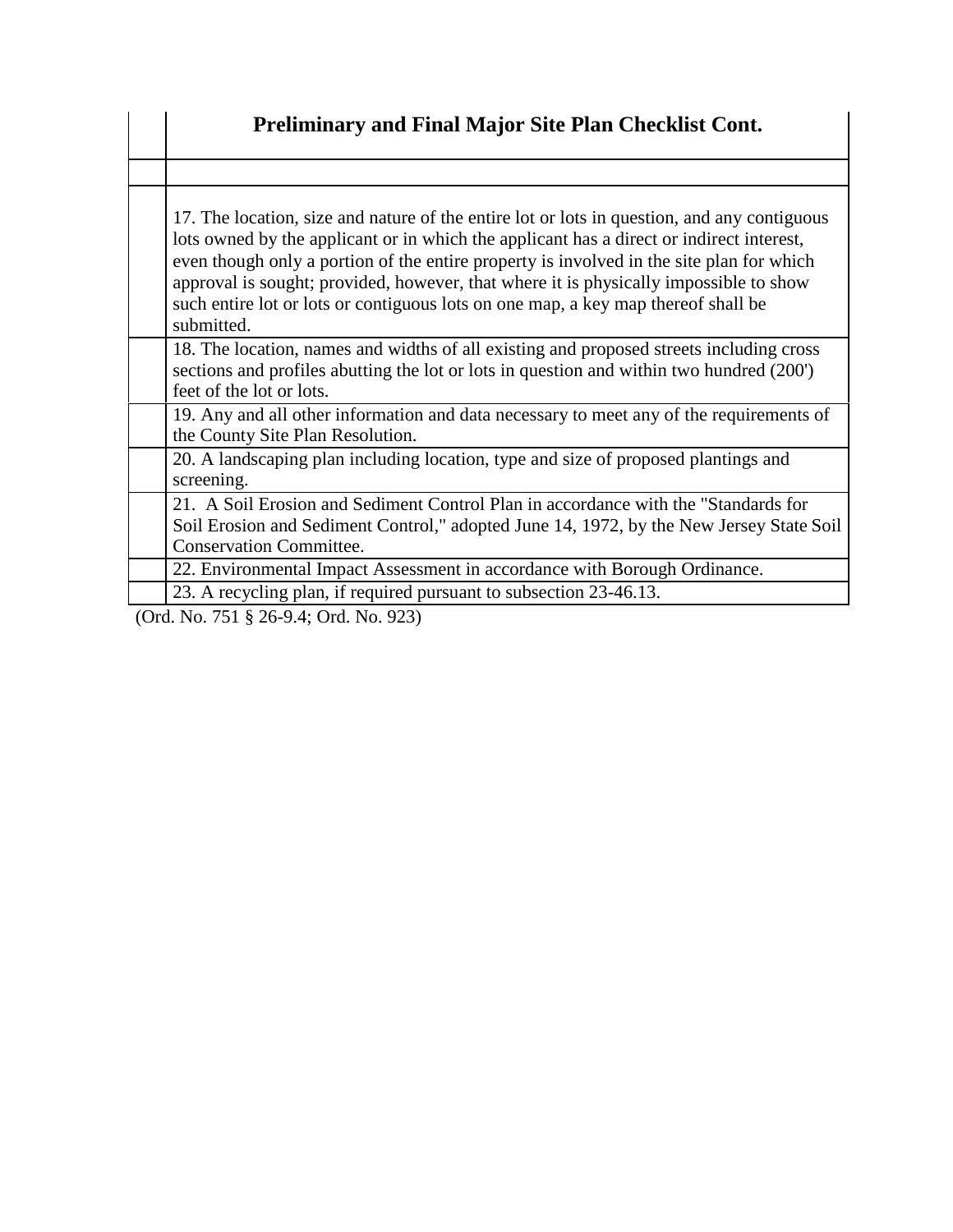#### **23-33.5 Variance Checklist.**

#### **CHECKLIST DETAILS REQUIRED FOR VARIANCE APPLICATIONS**

**Note: See Sections 23-25 and 23-31 of the Peapack and Gladstone Borough Land Development ordinance for further details of submission requirements and procedures. The Borough Engineer has the authority to waive submission items of information deemed unnecessary for the review of the substantive merits of a particular application.**

Applicant\_\_\_\_\_\_\_\_\_\_\_\_\_\_\_\_\_\_\_\_\_\_\_\_Block\_\_\_\_\_\_\_\_\_\_\_Lot

**Address** 

| <b>Item</b><br># | <b>Provided</b> | <b>Not</b><br><b>Relevant</b> | <b>Waiver</b><br><b>Asked</b><br>For | <b>Item Of Information Required By The Land</b><br><b>Development Ordinance</b>                                                                                                                                   |
|------------------|-----------------|-------------------------------|--------------------------------------|-------------------------------------------------------------------------------------------------------------------------------------------------------------------------------------------------------------------|
| $\mathbf{1}$     |                 |                               |                                      | Application Form(s) and Checklist(s) (22 copies).                                                                                                                                                                 |
| $\overline{2}$   |                 |                               |                                      | Application and Escrow Fees in accordance with<br>Section 23-53.                                                                                                                                                  |
| 3                |                 |                               |                                      | Sketch plats or plans (22 copies) or related material<br>outlining the location, nature and extent of any<br>variance(s) requested, provided on a survey of the<br>property prepared by a licensed land surveyor. |
| $\overline{4}$   |                 |                               |                                      | <b>Title Block:</b>                                                                                                                                                                                               |
| 5                |                 |                               |                                      | Name, title, address and telephone number of<br>applicant;                                                                                                                                                        |
| 6                |                 |                               |                                      | Name, title, address, telephone number, license<br>number, seal and signature of the professional or<br>professionals who prepared the plat or plan, if<br>applicable;                                            |
| $\overline{7}$   |                 |                               |                                      | Name, title and address of the owner or owners of<br>record; and                                                                                                                                                  |
| 8                |                 |                               |                                      | Plan scale.                                                                                                                                                                                                       |
| 9                |                 |                               |                                      | North Arrow.                                                                                                                                                                                                      |
| 10               |                 |                               |                                      | Certification that applicant is the owner of the land or<br>his properly authorized agent, or that the owner has<br>given his consent under an option agreement.                                                  |
| 11               |                 |                               |                                      | Names and addresses of partners or stockholders as<br>required by Ordinance, if applicable.                                                                                                                       |
| 12               |                 |                               |                                      | Area of the property in acres.                                                                                                                                                                                    |

Continued…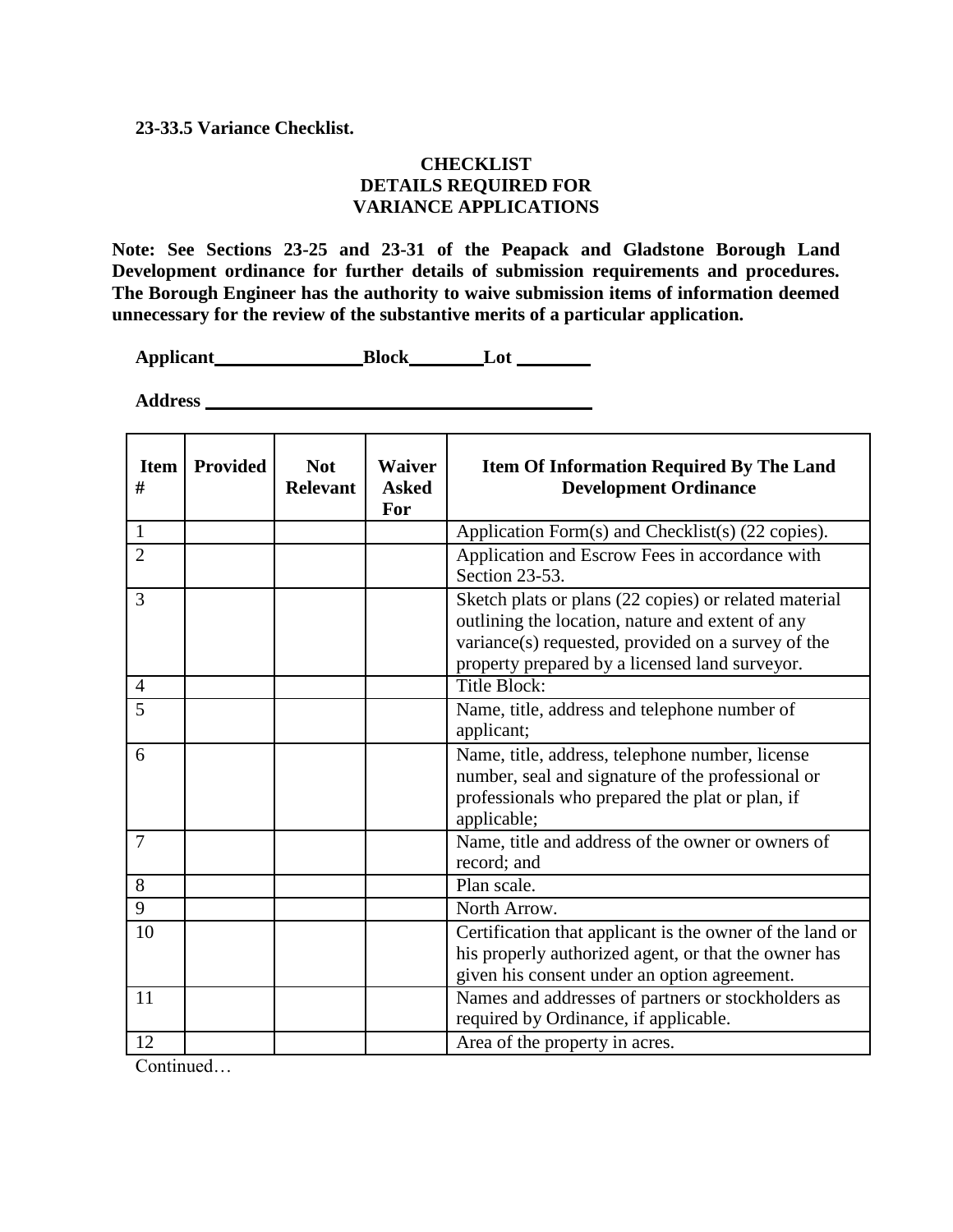| <b>Item</b><br># | <b>Provided</b> | <b>Not</b><br><b>Relevant</b> | <b>Waiver</b><br><b>Asked</b><br>For | <b>Item Of Information Required By The Land</b><br><b>Development Ordinance</b>                                                                                                                                                                                                    |
|------------------|-----------------|-------------------------------|--------------------------------------|------------------------------------------------------------------------------------------------------------------------------------------------------------------------------------------------------------------------------------------------------------------------------------|
| 13               |                 |                               |                                      | Existing block and lot number(s) of the $lot(s)$ as they<br>appear on the Borough Tax Map.                                                                                                                                                                                         |
| 14               |                 |                               |                                      | The location and width of all existing easements and<br>rights-of-way.                                                                                                                                                                                                             |
| 15               |                 |                               |                                      | Zoning district(s) applicable to the tract, including<br>district names and all area and bulk requirements,<br>with a comparison to the proposed development.                                                                                                                      |
| 16               |                 |                               |                                      | Existing and proposed landscaped areas.                                                                                                                                                                                                                                            |
| 17               |                 |                               |                                      | Delineation of any flood plains.                                                                                                                                                                                                                                                   |
| 18               |                 |                               |                                      | Wetlands and wetland transition areas.                                                                                                                                                                                                                                             |
| 19               |                 |                               |                                      | The names and addresses of all property owners<br>within 200 feet the subject property, including block<br>and lot numbers as they appear on the most recent tax<br>list prepared by the Borough Tax Assessor.                                                                     |
| 20               |                 |                               |                                      | Certification from the Borough Tax Collector that all<br>taxes and assessments are paid to date.                                                                                                                                                                                   |
| 21               |                 |                               |                                      | A sketch of the proposed addition or new construction<br>for which a variance is sought demonstrating how<br>same is architecturally consistent with the existing<br>structure or an improvement thereof.                                                                          |
| 22               |                 |                               |                                      | A written statement describing the exact proposed use<br>requested, for use variance applications only. The<br>statement should include hours of operation, number<br>of employees, and other pertinent information to aid<br>the Board in full understanding of the proposed use. |
| 23               |                 |                               |                                      | A recycling plan, if required, pursuant to subsection<br>23-46.13.                                                                                                                                                                                                                 |

**Details Required For Variance Applications Checklist—Con.**

(Ord. #923)

SIGNATURE AND TITLE OF PERSON WHO PREPARED CHECKLIST DATE

**23-34 - 23-37 RESERVED.**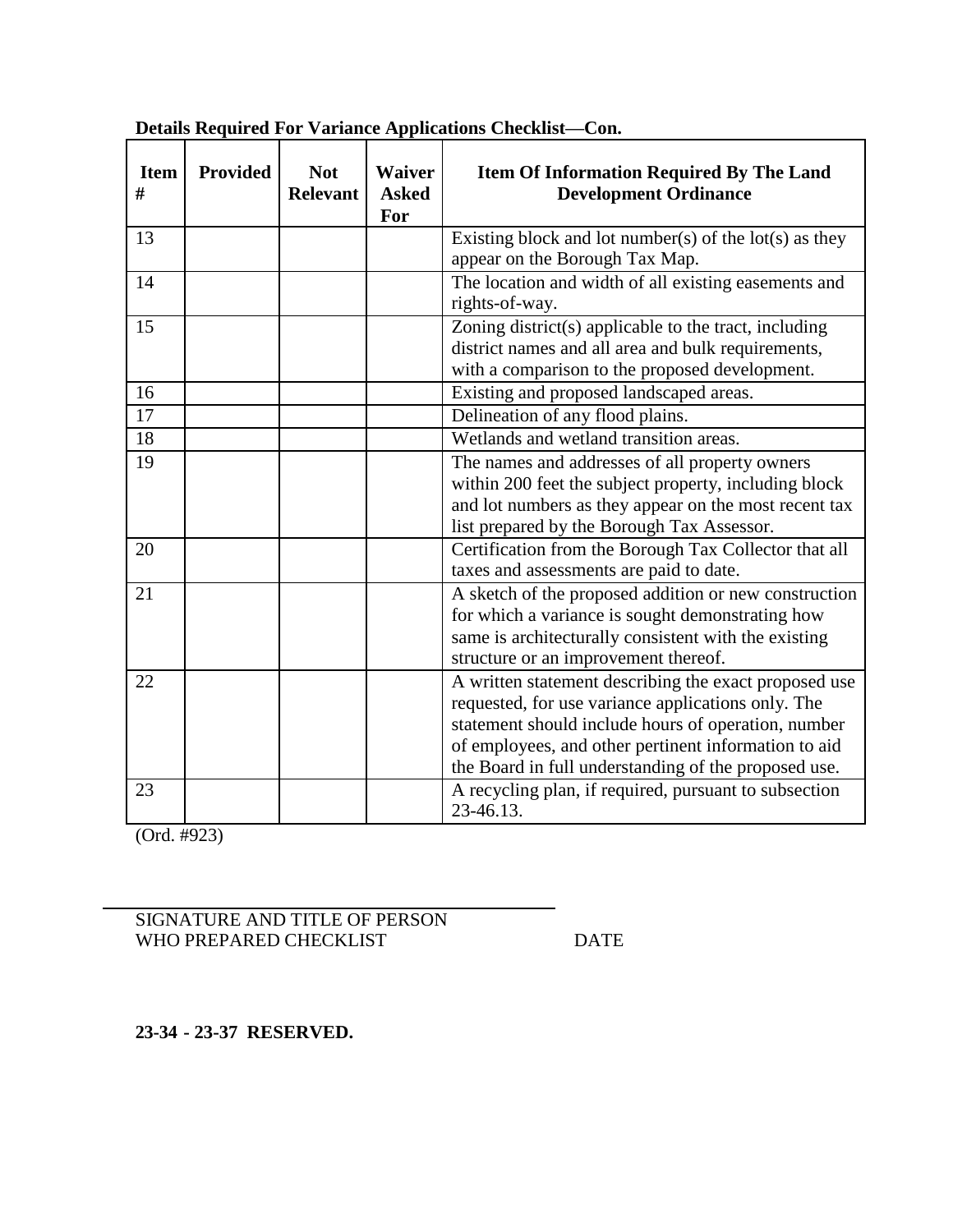# REQUEST FOR VARIANCE

## OWNER INFORMATION FORM

|     | Date: $\frac{1}{\sqrt{1-\frac{1}{2}} \cdot \frac{1}{2}}$                                              |                     |
|-----|-------------------------------------------------------------------------------------------------------|---------------------|
| To: | Edward L. Kerwin, Tax<br><b>Assessor 1 School Street</b><br>P.O. Box 218<br>Peapack, New Jersey 07977 |                     |
|     | Kindly provide a 200 foot certified list for the following property:                                  |                     |
|     |                                                                                                       |                     |
|     |                                                                                                       |                     |
|     |                                                                                                       |                     |
|     | Date:                                                                                                 |                     |
|     |                                                                                                       | (Name)              |
|     |                                                                                                       | (Street Address)    |
|     |                                                                                                       | (City, State & Zip) |
|     |                                                                                                       | (Phone $#$ )        |
|     |                                                                                                       | $(Fax \#)$          |

Enclosed is my check and/or cash in the amount of \$10.00 \*Please make checks payable to "Borough of Peapack and Gladstone"

If the address at which you wish this information mailed is different from the address above please provide it below.

| Name:                |  |
|----------------------|--|
| Mailing Address:     |  |
| City/State/Zip Code: |  |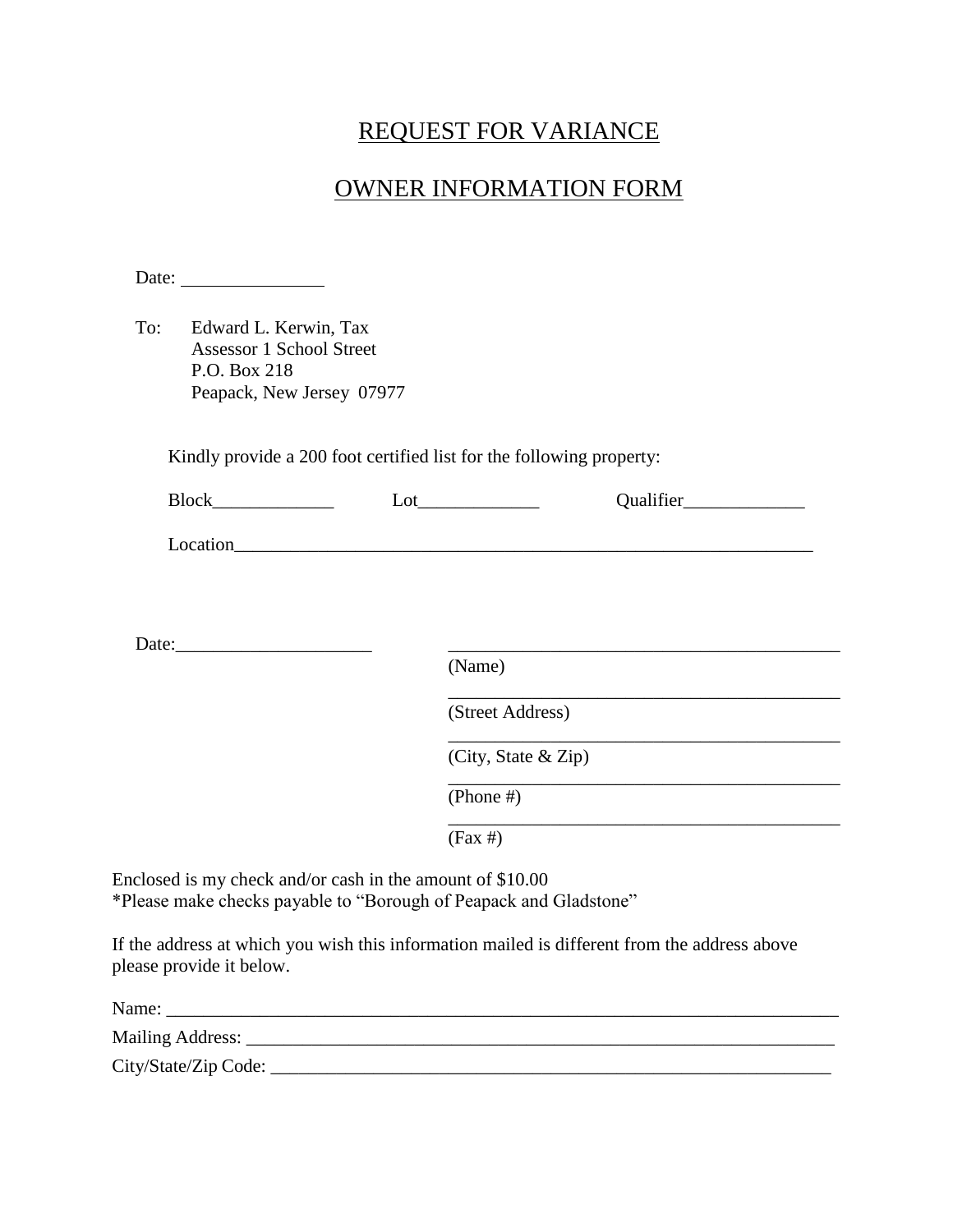## PROOF OF SERVICE

)

STATE OF NEW JERSEY )

COUNTY OF  $\qquad \qquad$  )

**EXECUTE:** The same of the same of full age, being duly sworn according to law, deposes and says, that (he) (she) resides at \_\_\_\_\_\_\_\_\_\_\_\_\_\_\_\_\_\_\_\_\_\_\_\_\_\_\_\_\_\_\_\_\_\_\_\_ in the County of \_\_\_\_\_\_\_\_\_\_\_\_\_\_\_\_\_\_\_\_\_\_\_\_\_\_\_\_\_, State of \_\_\_\_\_\_\_\_\_\_\_\_\_\_\_\_\_\_\_\_\_\_\_\_\_\_\_\_\_\_; that (he) (she) is the applicant in the proceeding before the Land Use Board of the Borough of Peapack and Gladstone, being an application under the Zoning Ordinance relating to the premises Block \_\_\_\_\_\_\_\_\_\_\_, Lot \_\_\_\_\_\_\_\_\_\_\_\_\_ on the tax map of the Borough of Peapack<br>and Gladstone and is more commonly known as and Gladstone and is more commonly known as \_\_\_\_\_\_\_\_\_\_\_\_\_\_\_\_\_\_\_\_\_\_\_\_\_\_\_\_\_\_\_\_\_\_\_\_\_\_\_, that (he) (she) gave notice of this proceeding to each and all of the owners of property affected by said application, by certified mail on \_\_\_\_\_\_\_\_\_\_\_\_\_\_\_\_\_\_\_\_\_\_\_\_\_\_\_\_, a true copy of which is attached to this affidavit.

 $(Signature)$ 

Sworn to and Subscribed before me this \_\_\_\_\_\_\_\_\_ day of \_\_\_\_\_\_\_\_\_\_\_\_\_\_\_\_\_\_\_\_\_\_\_\_\_20\_\_\_\_\_\_\_\_.